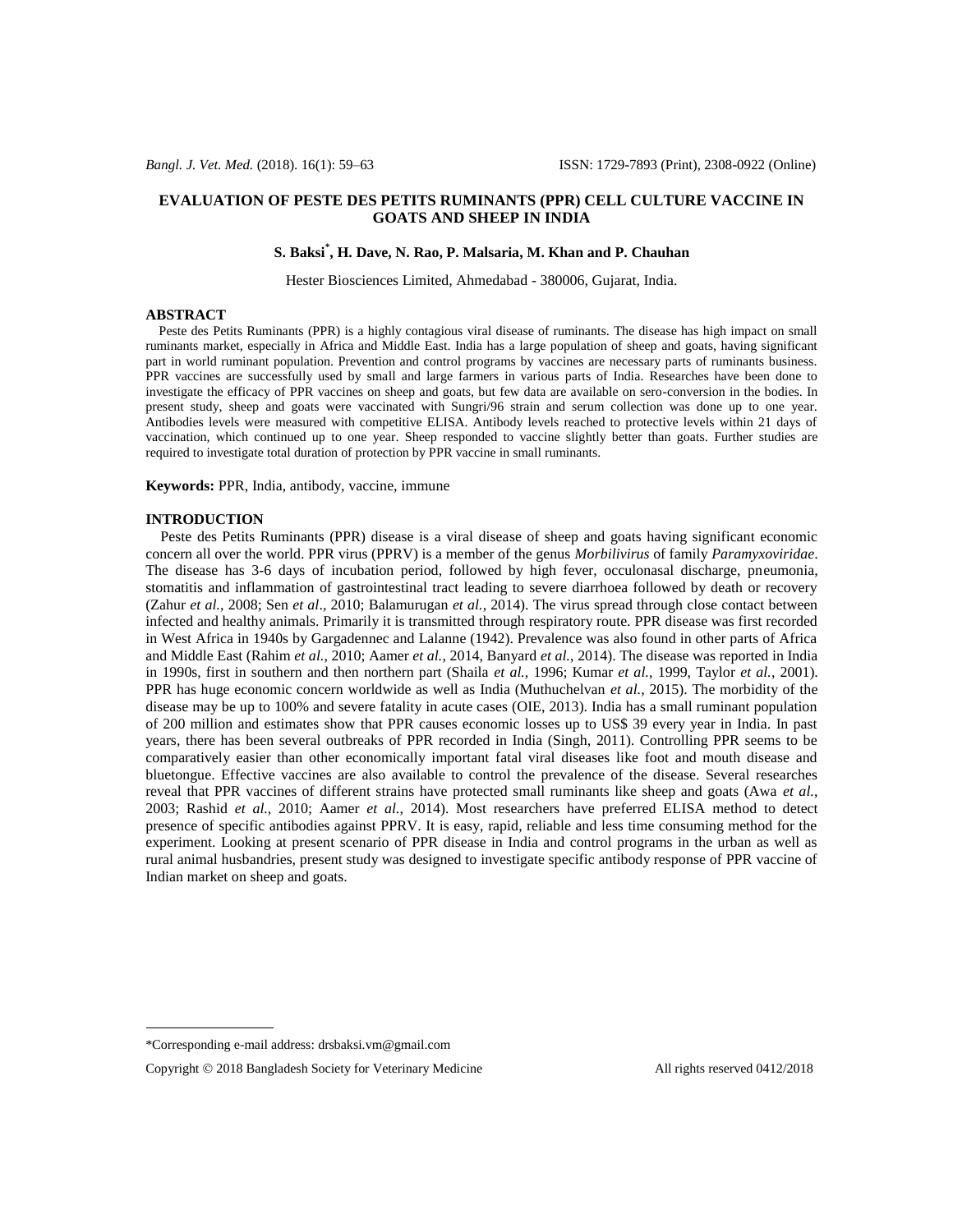*Surajit Baksi and others*

## **MATERIALS AND METHODS**

#### **Grouping and rearing of goats**

 45 healthy Jamunapuri goats and 45 healthy Marwari sheep of one year of age were selected for the study and divided into four groups:

Group 1: 35 goats (vaccinated with PPR live vaccine (Sungri/96 strain), procured from Hester Biosciences Limited, India)

Group 2: 10 goats (unvaccinated control)

Group 3: 35 sheep (vaccinated with PPR live vaccine (Sungri/96 strain), procured from Hester Biosciences Limited, India)

Group 4: 10 sheep (unvaccinated control)

 Vaccinated goats and sheep from group 1 and 3 were kept separately at Merda-Adraj village, Gujarat, India. Unvaccinated goats and sheep from group 2 and 4 were kept at Jetpura village, Gujarat, India. All animals were subjected to free supply of feed and water and observed daily throughout study.

#### **Vaccination, blood collection and testing**

 Animals from group 1 and 3 were vaccinated subcutaneously in cool atmosphere with one dose of PPR live vaccine (Sungri/96 strain), procured from Hester Biosciences Limited, India. Blood samples were collected from 10 animals/ group at 0,7,14,21,28,35,42,49 and 56 days; followed by 3, 4, 5, 6, 7, 8, 9, 10, 11 and 12 months. Serum was separated and stored at -20 °C.

 All sera samples were subjected to ELISA test using ELISA kit (ID.vet innovative diagnostics, France) at Hester Biosciences Limited, Anand laboratory. The ELISA was run after collection of all the blood samples and it was run as per the manufacturer's protocol and instruction. Before use, all the samples and reagents were allowed to room temperature and homogenized by gentle mixing. 25 µl of dilution buffer was added to each well. 25 µl of the positive control was added to wells A1 and B1. 25 µl of the negative control was added to wells C1 and D1. 25 µl of each sample to be tested was added to the remaining wells. Plate was incubated for 45 min at 37 °C. Each well was washed with 300 µl wash solution 3 times. Conjugate 1X was prepared by diluting 10X conjugate to 10 times with dilution buffer. Further, 100 µl 1X conjugate was added to each well. Plate was incubated for 30 min at 21 °C. Each well was washed with 300 µl wash solution 3 times. 100 µl of substrate solution to each well was added. Again it was incubated for 15 min. at 21 °C. Finally, 100 µl of stop solution was added to each well to end the reaction. Then O.D. at 450 nm was read. The unit of measurement was S/N percentage. S/N percentage of  $\leq 50\%$  was considered positive, while that of 50-60% was considered doubtful. >60% S/N percentage was considered negative for presence of antibodies against PPRV. All the results were recorded as Mean  $\pm$  S.E.M.

#### **Data analysis**

 All data were entered into Microsoft Office Excel Worksheet (2013, Microsoft Corporation). The data were analyzed by single factor – analysis of variance method and  $p < 0.05$  was considered as significant difference between the groups.

#### **RESULTS**

The initial antibody titres of goats were  $229.0 \pm 3.2$  (Group 1) and  $238.3 \pm 6.4$  (Group 2). The initial titres of sheep were 245.1  $\pm$  7.8 (Group 3) and 253.9  $\pm$  8.4 (Group 4). S/N percentage decreased gradually in both vaccinated groups (Group 1 and 3). Vaccinated goats' (Group 1) S/N percentage was decreased drastically and significantly up to 21 days (24.6  $\pm$  1.3), which continued to change at smaller differences thereafter up to one year. Same scenario of results was observed in the results of vaccinated sheep also (Group 3) (Figure 1). It was also observed that there was slightly less S/N % in vaccinated sheep as compared vaccinated goats (Figure 2). There was consistent antibody level observed in both unvaccinated groups of goats and sheep (Group 2 and 4) throughout the year.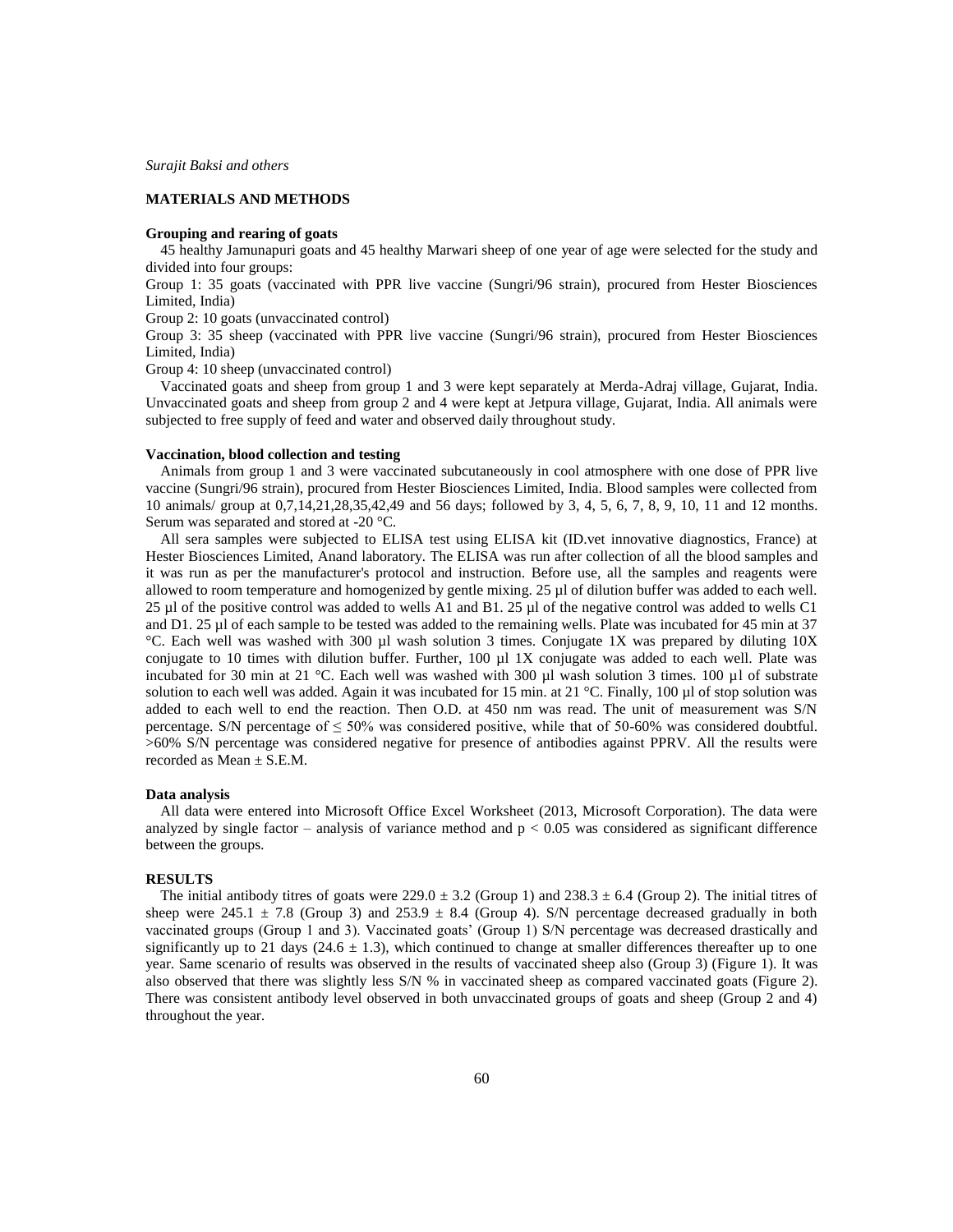

Figure 1. S/N percentage of group 1 and 2 (Vaccinated and unvaccinated goats) The data are experssed as mean  $\pm$  SEM

 $*$  p < 0.05, significantly different as compared to 0 days



Figure 2. S/N percentage of group 3 and 4 (Vaccinated and unvaccinated sheep) The data are experssed as mean ± SEM

 $*$  p < 0.05, significantly different as compared to 0 days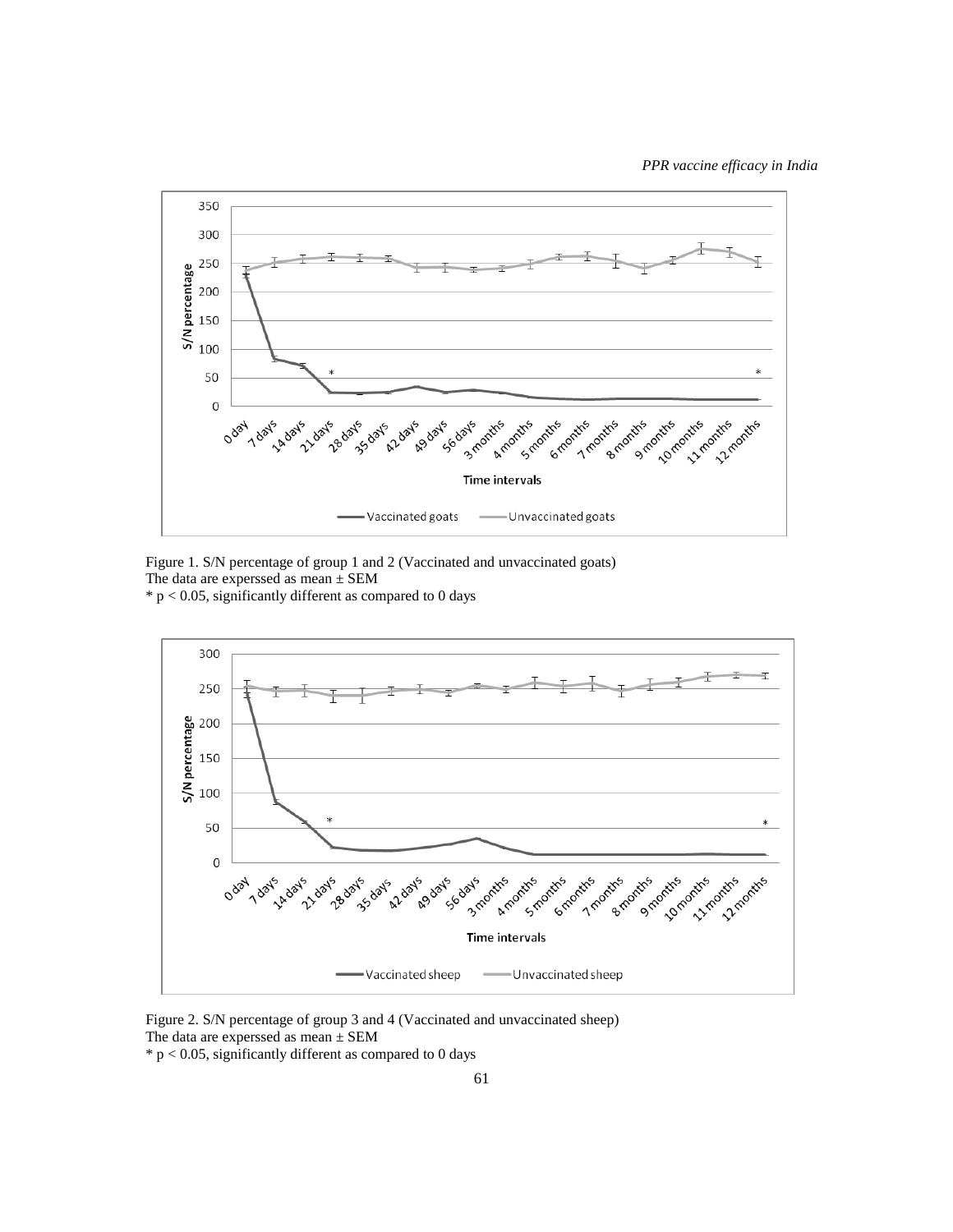#### *Surajit Baksi and others*

#### **DISCUSSION**

 In present study, unit of measurement was S/N percentage, using calculation referred by manufacturer of ELISA kit. Rashid *et al.* (2010) reported the antibody levels with percentage inhibition values, which was considered directly proportional to the antibody levels. In present study, it was assumed that lesser the S/N %, higher the antibody levels. Before vaccination, blood was withdrawn from sheep and goats and screening was done for the presence of antibodies, which was found negative, as all samples had  $> 200\%$  S/N ratio. After vaccination, within 7 days only, S/N % decreased drastically to around 80 in both the species. But, the titre reached to protective level (<50%) at 21 days interval after vaccination. Similar observation was reported by Rashid *et al.*, 2010, where % inhibition reached to >50 in both vaccinated species i.e., sheep and goat. Other researchers also found similar results after vaccination to sheep and goats (Chaudhary *et al.*, 2009; Gelagay *et al*., 2012; Fakri *et al.*, 2015). After 21 days of vaccination, the titre remained protective up to the end of the study in sheep and goats as well (Rashid *et al.*, 2010; Aamer *et al.*, 2014; Zeidan *et al.*, 2016). It was also observed that sheep responded better to the vaccine than goats, but the data were not significantly different. Further investigations can be done to understand the protective behavior of the vaccine extended than one year.

### **REFERENCES**

- 1. Aamer BZ, Hamid I, Aman U, Muhammad A, Asma L, Riasat WU, Umer F, Muhammad HS, Muhammad J, Giancarlo F, Manzoor H and Munir MA (2014). Peste des Petits Ruminants vaccine (Nigerian strain 75/1) confers protection for at least 3 years in sheep and goats. *Journal of Biosciences and Medicines* 2: 27-33.
- 2. Awa DN, Andre N, Eonore E, Daouda Y and Aboubakar N (2003). Post vaccination and colostral peste des petits ruminants antibody dynamics in research flocks of Kirdi goats and Fulbe sheep of North Cameroon. Jean-Yves J, Lamine SB, Christian F. Cirad – Prasac. *Preventive Veterinary Medicine* 55:265-271.
- 3. Balamurugan V, Hemadri D, Gajendragad MR, Singh RK and Rahman H (2014). Diagnosis and control of peste des petits ruminants: a comprehensive review. *Virus Disease* 25:39-56.
- 4. Banyard AC, Parıda S, Batten C, Oura C, Kwıatek O and lıbeau G (2010). Global distribution of peste des petits ruminants virus and prospects for improved diagnosis and control. *Journal of General Virology* 91:2885-2897.
- 5. Chaudhary S, Pandey K, Singh R, Verma P and Gupta P (2009). A vero cell derived combined vaccine against sheep pox and peste des petits ruminants for sheep. *Vaccine* 27: 2548-2553.
- 6. Fakri F, Ghazal F, Daouam S, Elarkam A, Douieb L, Tadlaoui K, Fassi-Fihri O and Elharrak M (2015). Field application of a combined vaccine against Peste des Petits Ruminants and sheep pox. *Journal of Vaccines and Vaccination* 6:6.
- 7. Gargadennec L and Lalanne A (1942). La peste des petits ruminants*. Bulletin des Services Zoo Techniques et des. Epizzoties de l'Afrique Occidentale Francaise* 5:15-21.
- 8. Gelagay A, Nigussu F, Shiferaw J, Gedlu M, Teshale S and Negussie H (2012). Study on immunogenicity of combined sheep and goat pox and peste des petits ruminants vaccines in small ruminants in Ethiopia. *African Journal of Microbiology Research* 6:7212-7217.
- 9. Kumar GS, Rathore BS and Mehrotra ML (1999). Epidemiological observations on Peste des Petits Ruminants in north India. *Indian Journal of Animal Sciences* 69:365-368.
- 10. Muthuchelvan D, Rajak KK, Ramakrishnan MA, Choudhary D, Bhadouriya S, Saravanan P, Pandey AB and Singh RK (2015). Peste-des-petits-ruminants: An Indian perspective. *Advances in Animal and Veterinary Science* 3: 422-429.
- 11. Peste Des Petits Ruminants (Infection with Peste Des Petits Ruminants virus). Chapter 2.7.10. OIE Terrestrial Manual, 2013.
- 12. Rahim IHA, Sharawi SSA, Barakat MR and Nahas EM El (2010). An outbreak of Peste des Petits Ruminants in migratory flocks of sheep and goats in Egypt in 2006. *Revue scientifique et technique (International Office of Epizootics)* 29:655-662.
- 13. Rashid A, Azhar H and Muhammad A (2010). Evaluation of Peste des Petits Ruminants cell culture vaccine in sheep and goats in Pakistan. *Veterinaria Italiana* 46:315-318.
- 14. Sen A, Saravanan P, Balamurugan V, Rajak KK, Sudhakar SB, Bhanuprakash V, Parida S and Singh RK (2010). Vaccines against peste des petits ruminants virus. *Expert Review: Vaccines* 9:785-796.